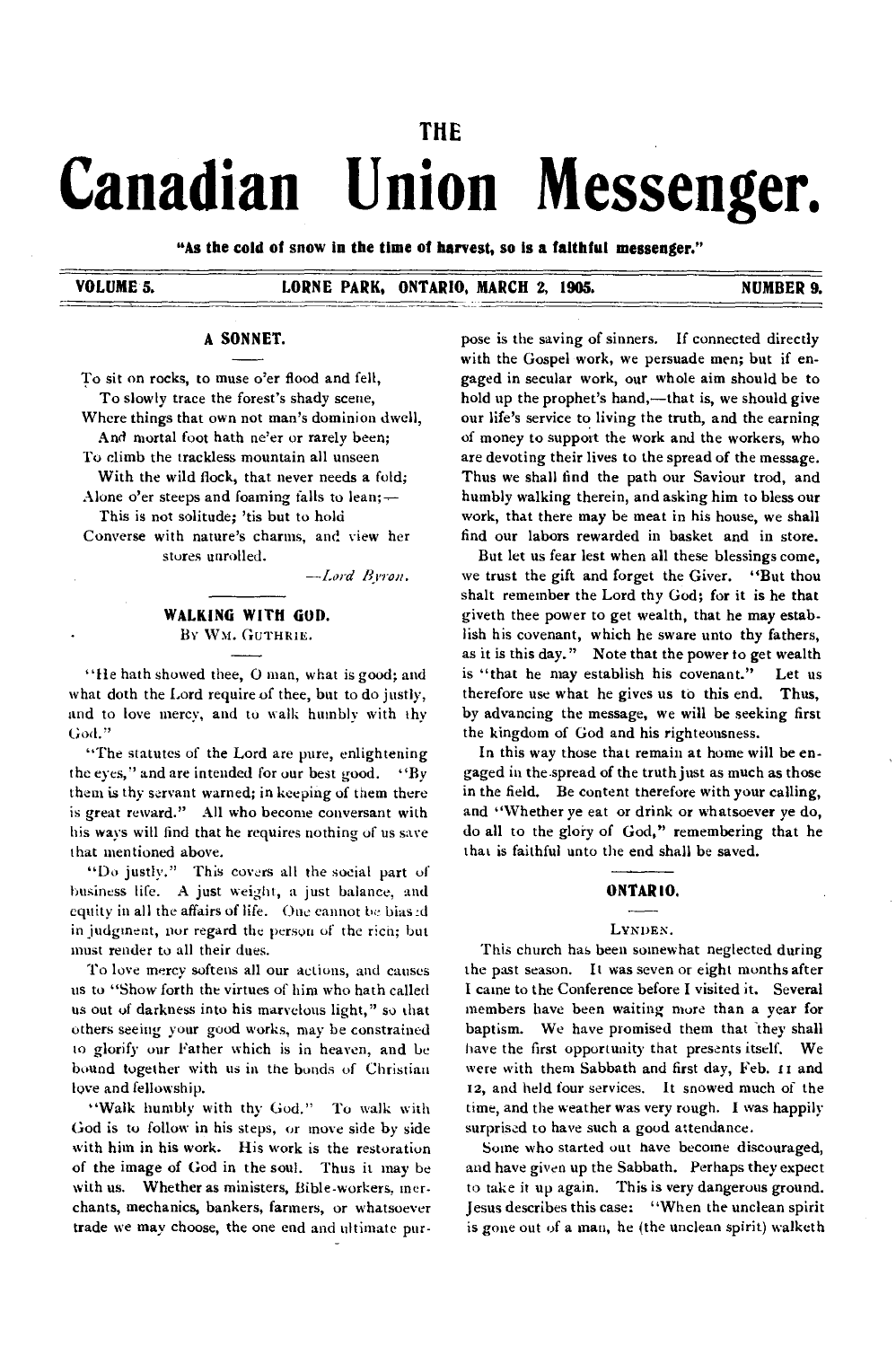through dry places, seeking rest and findeth none. Then he saith, "I will return into mine house from whence I came out; and when he is come, he findeth it empty, swept, and garnished." "This," the demon says, "is my chance. I will get help. We must take possession of this individual." The individual himself has neglected prayer and the study of the word. He absents himself from the place of secret prayer, and when the Sabbath arrives, he is not ready for it. He is loosing his desire to meet with the people of God.

The demon consults seven others who are well experienced in deception. These demons have worked at this until they know just how to place the temptation. These eight demons take into consideration where the individual has failed in the past. They are acquainted with him. The plan is agreed upon, and he is tempted to absent himself from the house of God. There was a power that held him away from communing with his brethren. The temptation is tried again the next week, and he seems to reason that it is no worse to work on the Sabbath than to wish to do so.

Thus step by step he turns away from the message for these times. But "Whosoever will may come." We enjoyed this visit very much.

#### BRANTFORD.

We were with this church two days, holding meetings each evening. The members have done a good work selling "Christ's Object Lessons." The cold weather has stopped their work, but only for a time. Sister Good was so unfortunate as to break her wrist, but this has given her a much needed rest. She is looking much improved otherwise. Two other sisters are recovering from sickness. One had an operation for appendicitis. We were much refreshed by the presence of the Holy Spirit at both of these places.

A. 0. BURRILL.

## **SABBATH OBSERVANCE.**

The Lord's Day Alliance arranged for Rev. Dr. Gamble, a champion of the'National Reform movement in the States, to come to Canada to labor for a time in the interests of "better Sabbath observance." He reached Ottawa. Feb. to, remained until the following Monday, and spoke four times.

At two meetings he had considerable to say about Seventh-day Adventists, but to my surprise he said as much good as he did bad about them, setting belore the people the growth and prosperity of the denomination, the earnestness and zeal manifested in in their work, how they came up to Washington,

D. C., with their strong arguments at the time the .Blair Sunday Bill was before Congress for discussion, and that every one of their specialists on Sunday observance were turned down by the Seventh-day Adventist representative, Alonzo T. Jones, and the bill was defeated. He said they were completely whipped by the Adventists in the discussion of the Sabbath question, and that there was no use to deny it, for it was the truth.

The Adventists, he said, were flooding the country with their literature, and it was unsettling the minds of men respecting the Christian Sabbath (Sunday). He warned the people to be on their guard. He further stated that, as the result of the work of the Adventists, three million have lost their day of rest; for if Adventists were allowed to work on Sunday, others had to be allowed the same privilege. In conclusion he said that the Adventists were enemies to the truth; enemies of the Sabbath; were breaking down the moral restraint of society; driving men and women to vice and crime; that the government should enact such laws as would give the working man a day of rest and protect the Christian Sabbath (Sunday); and that the laws should be enforced.

Now please read with this last declaration the following: "Those who honor the Bible Sabbath will be denounced as enemies of law and order, as breaking down the moral restraint of society, causing anarchy and corruption, and calling down the judgments of God upon the earth." *Great Controversy, p 592.* 

Brief reports of Mr. Gamble's talks were given through the papers, and I replied through the same papers, correcting the wrong statements, and presenting in a brief manner the attitude of our people toward the working men, toward the Sabbath, and toward the government; and the object of civil government.

I understand that the highest expectations of the people of Ottawa, or the few who heard him, were not met in Dr. Gamble, and he will probably not return.

We are not sorry that Dr. Gamble came to Ottawa for he has opened up the Sabbath question publicly, and this opens the way for us to set before the people the importance of keeping the true Sabbath as well as presenting the principles of religious liberty, both publicly and from house to house.

Every church should supply itself with literature on the Sabbath question and religious legislation and circulate it everywhere now while these questions are being discussed. This is an opportune time to place reading matter in the hands of the people on these important subjects.

W. H. THURSTON.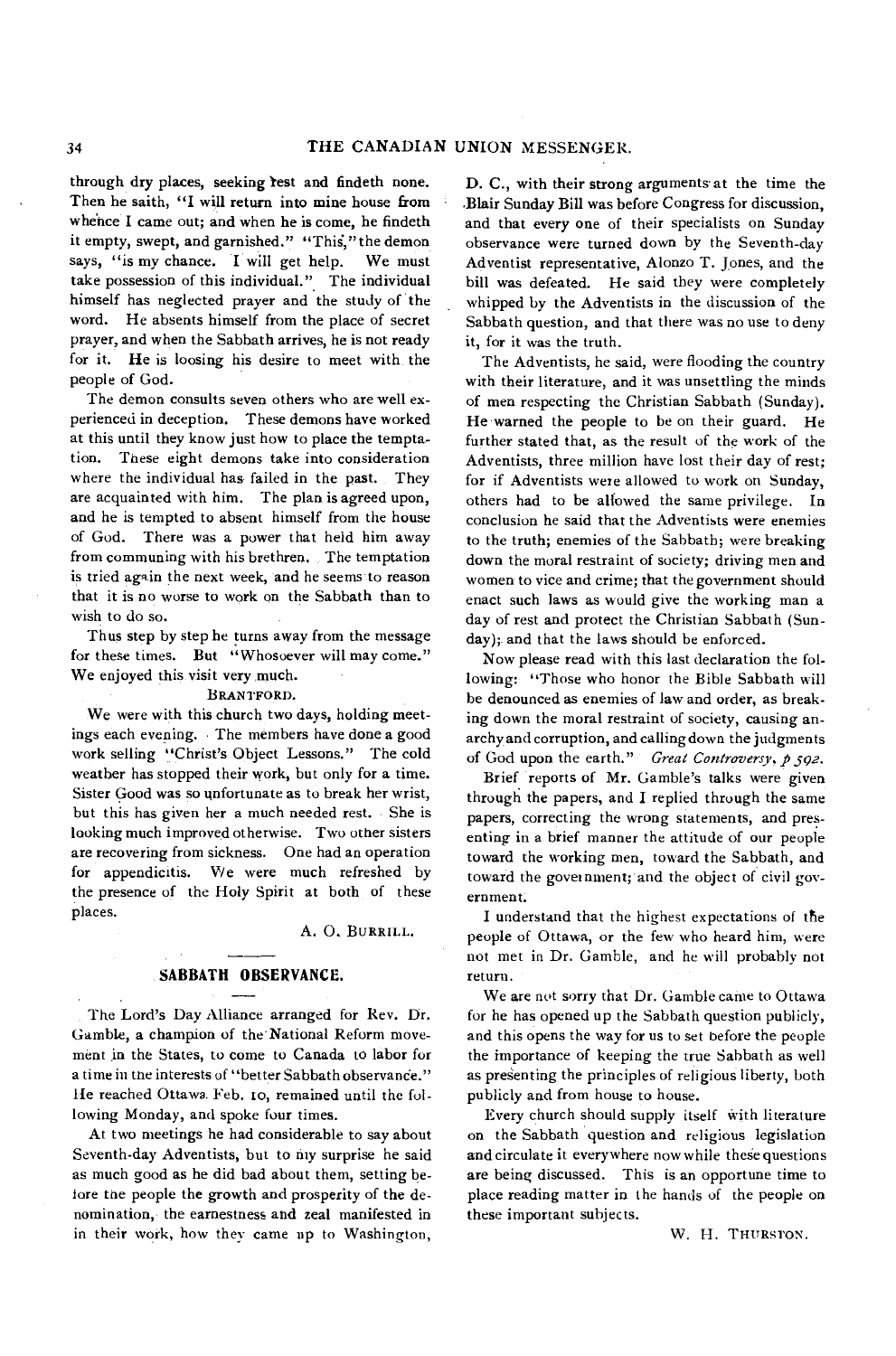#### **SABBATH OBSERVANCE.**

## **From the "Ottawa Citizen."**

Editor Citizen :  $\frac{1}{1}$  notice in your report of Rev. Dr. Gamble's work in the city last Sunday, he states that as the result of the work of the Seventh-day Adventists 3,000,000 men have lost their day of rest. Permit me to say that the working men have never brought such an accusation against the Adventists. The Adventists believe in religious liberty, equal rights, and the protection of all men everywhere. They deprive no man of a day of rest, neither do they compel any man to work seven days in the week.

No laboring man is compelled to labor on Sunday. Not a single man is forced to do anything of the kind. No law, unless it be the law of greed, makes any such demand. All who work on Sunday do so by consent, and are paid for the labor performed. The Adventists try to persuade men everywhere to be Christians, and to keep the Sabbath of the Lord the Bible Sabbath. The Bible says the seventh day is the Sabbath, and our calendars as well as those of other nations declare Saturday to be the seventh day; Dr. Gamble to the contrary. Those who heard Dr. Gamble on Sunday morning will remember that he stated that he could not prove that Sunday was the seventh day.

As for the government, its object is to protect men in their relations one to another, and to the government —to protect rights, not to invade them.

The Sabbath belongs to the Lord, not to the government, and we are told in the Bible to render unto God the things that are God's, unto Caesar (civil government) the things that are Caesar's. Man is accountable to God alone for his religious faith and practice, and for the observance or non-observance of the Sabbath day. Seventh-day Adventists are not clamoring for a Sabbath law to be enacted by the government, neither would they do it if they They believe the Sabbath belongs to the Lord, that he will care for his own, and that men should be brought to the observance of the Sabbath by persuasion and not by compulsion. Neither Christ nor his apostles ever once appealed to the civil government to enforce their teachings. When any religion becomes a religion of civil law, it ceases to be a religion of love. True religious re- , forms are accomplished, "not by might, nor by power, but by my spirit, saith the Lord of hosts." Zech. 4: 6.

I, with Dr. Gamble and his associates, believe thoroughly in the pressing need of a world-wide campaign in favor of better Sabbath observance. But let us be sure that all we do is Christian, and done

in a Christian way. Ministers of God are commissioned to "preach the gospel," to "preach the word." The golden rule should be our motto, and it should be committed to life. — W. H. THURSTON, pastor S. D. A. church of Ottawa.

## **THE CANVASSING WORK.**

Some time since I was glad to read that the canvassing work was to be revived, and I have not been able to get over the conviction that the Lord could, use me to help revive it. But home, though humble, seemed attractive to me, and I was loath to go out among strangers, like the Master with nowhere to lay my head. But the circumstances which have so long kept me from my old-time work, have been somewhat changed and the difficulties which seemed to be insurmountable have been overcome, so that I shall be able to engage in the work again.

The death of my wife was a bitter experience, but the Lord- has sustained and kept me through the trial, and I shall engage in the work again with renewed courage and zeal, knowing that the Lord who has sustained me thus far will keep me to the end of the journey.

Since I began work, I have taken orders for to D. of A., to C. 0. L's., 32 C. 0. S., besides circulating helps, papers, and tracts; and the blessing which it has been to me spiritually is beyond the power of language to express.

Now, I desire to take this means of asking for volunteers to canvass this season in our needy province of Quebec. I shall be pleased to correspond with and do all I can to help any who may wish to enter the work.

The MESSENGER will publish in each issue our orders taken, and items of experience which might be of interest to the canvassers throughout the Canadian field, if each will send in a report. This will be a source of great encouragement to those in this line of work, besides supplying the publisher with the necessary information in regard to the hooks he will need to keep in stock for our delivery.

## Yours for success, A. M. TAYLOR.

The few meetings which I have held in Crediton have stirred the town somewhat. I am visiting in Crediton and vicinity now, selling tracts, small books, and C. 0. L.'s, and giving Bible-readings. I have sold and delivered one C. O. L., and have orders for two more to be delivered this month.

The people seem to be anxious to have me start the meetings again. Some of these have not been to the former meetings. Our Sunday evening meetings at our home in Exeter are well attended. Both the attendance and the interest are increasing at each meeting. I am sure that some good will result. JOHN ISAAC.